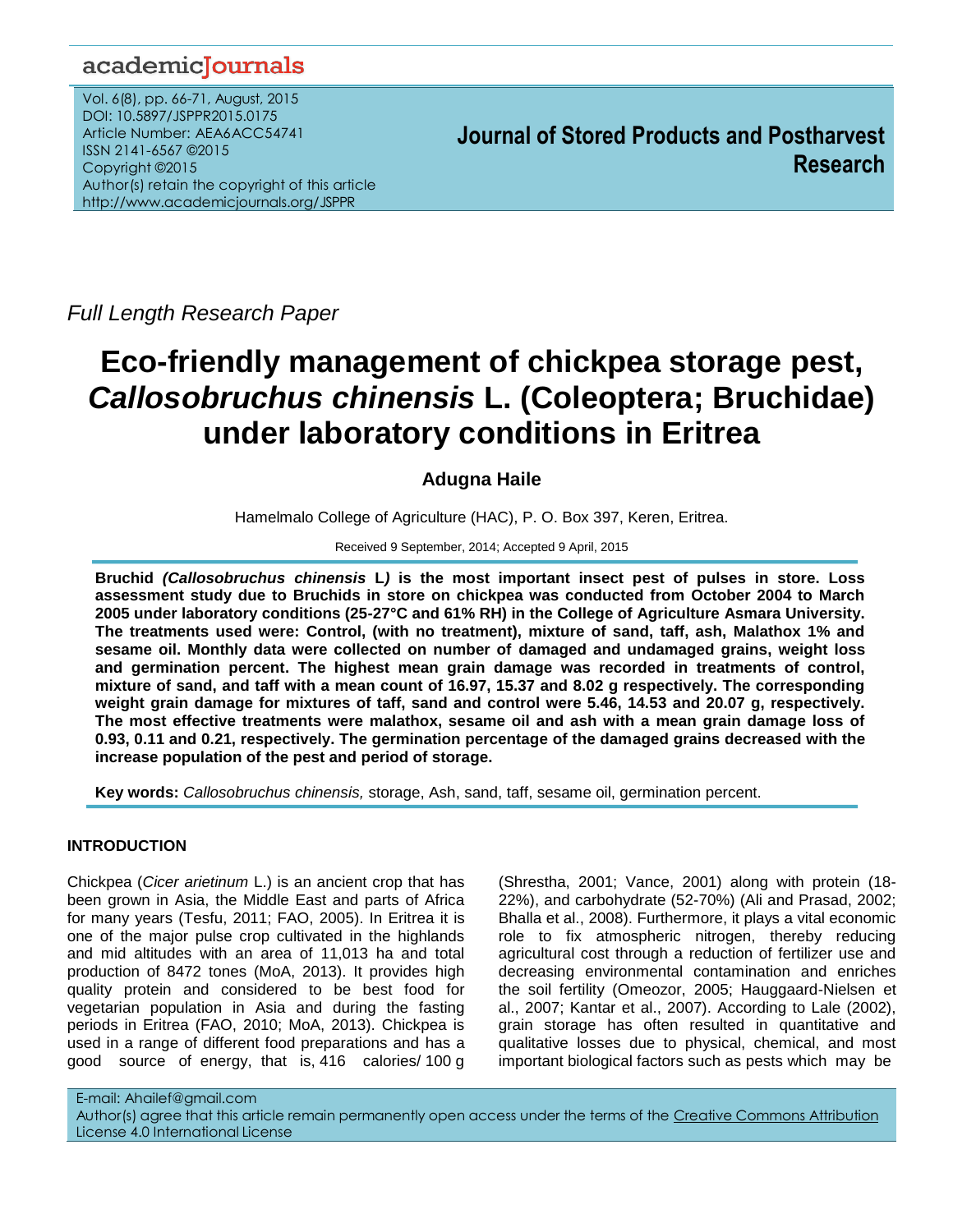birds, rodents, fungi and insects of which storage insect pests are the most important. Apart from their direct losses by consumption of kernels, they accumulate frass, exuviae, webbing, and insect cadavers which may result in grain that is unfit for human consumption and/or induced changes in the storage environment warm, moist 'hot-spots' that are suitable for the development of storage fungi that cause further losses (FAO, 2005). Besides production constraints, post harvest loss of chickpea is very high in subsistence farmers' storage conditions. The major factor for heavy loss of the grain legumes in the storage is pulse beetle (*C. chinesis* L.). It is frequently, reported that worldwide in minimum of 10% of cereals and legumes are lost after harvest (Boxall et al., 2002). It is widely agreed that food losses after harvest can be substantial and are important in terms of quantity, quality, nutritional and economic value (Golob et al., 2002; Homan and Yubak Dhoj, 2011). *Callosobruchus chinensis* L. attacked chickpea are significantly affected not only in terms of quantitative and qualitative, but also these grains lose their germinating capacity completely as well (Ahmed et al., 2003; Ahmed and Din, 2009; Kumar et al., 2009). Reduction of insect damage in stored grains is mainly a serious problem in developing countries of the tropics due to favorable climatic conditions and poor storage structures. A warm and humid climate of the region is most conducive for losses of stored chickpeas by insects and storage moulds and the insect damage intensifies mould development (Kumar et al., 2009).

Until very recently, control of bruchid is heavily dependent on the use of chemical pesticides. On-farm storage studies in Eritrea showed that staple grains of cereals and pulses produced by small farmers in Eritrea are attacked by different storage pest and the germination loss due to the attack of storage pests on cereals and pulse grains ranges from 3-37 and 4-88%, respectively (Adugna, 2007). Adugna (2006) reported that on-farm storage of grain damage in Eritrea is in a range of 4-14% in cereals and 8-27% in pulses and the damage is very less in small sized grains as compared to large seeded one such as of chickpea and faba bean. To reduce pest damage, farmers use different storage management practices that include mixing of ash, sand with grains to protect from storage pests. This showed that there is a need for more information on chickpea storage pests and their nature of damage in store in Eritrea.

# **Objectives**

The main objective of the study was to understand the nature of damage and losses caused by the storage pests in chickpea in Eritrea.

The specific objectives of the study were:

1. To assess the grain damage losses caused by the

insect pests

2. To determine effectiveness of the treatments;

3. To estimate the weight loss of the grain by storage pests, and

4. To estimate the viability of damaged and undamaged grains.

#### **MATERIALS AND METHODS**

Storage pest study was conducted on chickpea in the laboratory of the college of agriculture, Paradiso campus, Asmara University at room temperature 25-27°C and relative humidity of 65%. The grain for the study was bought from market and filled into bags. Prior to the study, the grain was fumigated to avoid any insect pest infestation. Similarly, initial germination percent was evaluated using blotting paper method in Petri dish. At the time of experimentation, the moisture content of chickpea was 12.3% and the germination percent was 96%.

Twenty four bags were filled with chickpea grain each weighing five kilograms. The bags were arranged in Completely Randomized Design (CRD) in four replications. The treatments used were mixture of taff *(Eragrostis teff*), sand, ash, Malathox 1%, sesame oil and control without any treatment. The rate of treatments for taff, sand, and ash to grains was one to one ratio (1:1), malathox 1% was used at the rate of 15 ppm, and sesame oil was used at 10 ml per kg of grain. All the treatments were thoroughly mixed to assure that each seed was treated with the respective treatments.

All the bags both treated and untreated were inoculating 20 pairs of newly emerged adult *C. chinensis* L. (on the assumption of 1:1 male to female ratio) and stored for six months under room temperature.

#### **Observation and data recoding**

Data collection was done at the end of each month starting from October 2004 up to March 2005. At each count five hundred grain samples were taken from each bag. From each sampled gain the data collected were numbers of eggs/grain, number of hole/grain, number of beetles per sample grain, weight of damaged and un damaged grains (FAO, 1985).

All the data collected were transformed using the square root formula ( $Z=Y+1/2$ ). Where  $Z =$  transformed data;  $Y =$  original data, because some of the data collected had zero counts. The counted grains were again recounted as damaged and undamaged grains.

#### **Germination percent**

In order to determine the viability of seeds, random sample of fifty grains each from the damaged and undamaged bags of each treatment and replication was taken. Each of the sampled grain was placed in blotting paper for germination test. The Petri dishes that contained the grains were put in germination cabinet at temperature of 10°C and relative humidity of 65% for10 days to determine the germination percent. Finally, the germination percent was calculated using the following equation:

 $number of germinated seeds \times 100$ Germination Percentage =

**Totalnumberofseeds** 

#### **Loss assessment**

For the assessmentof percent weight loss, 100-grain sample each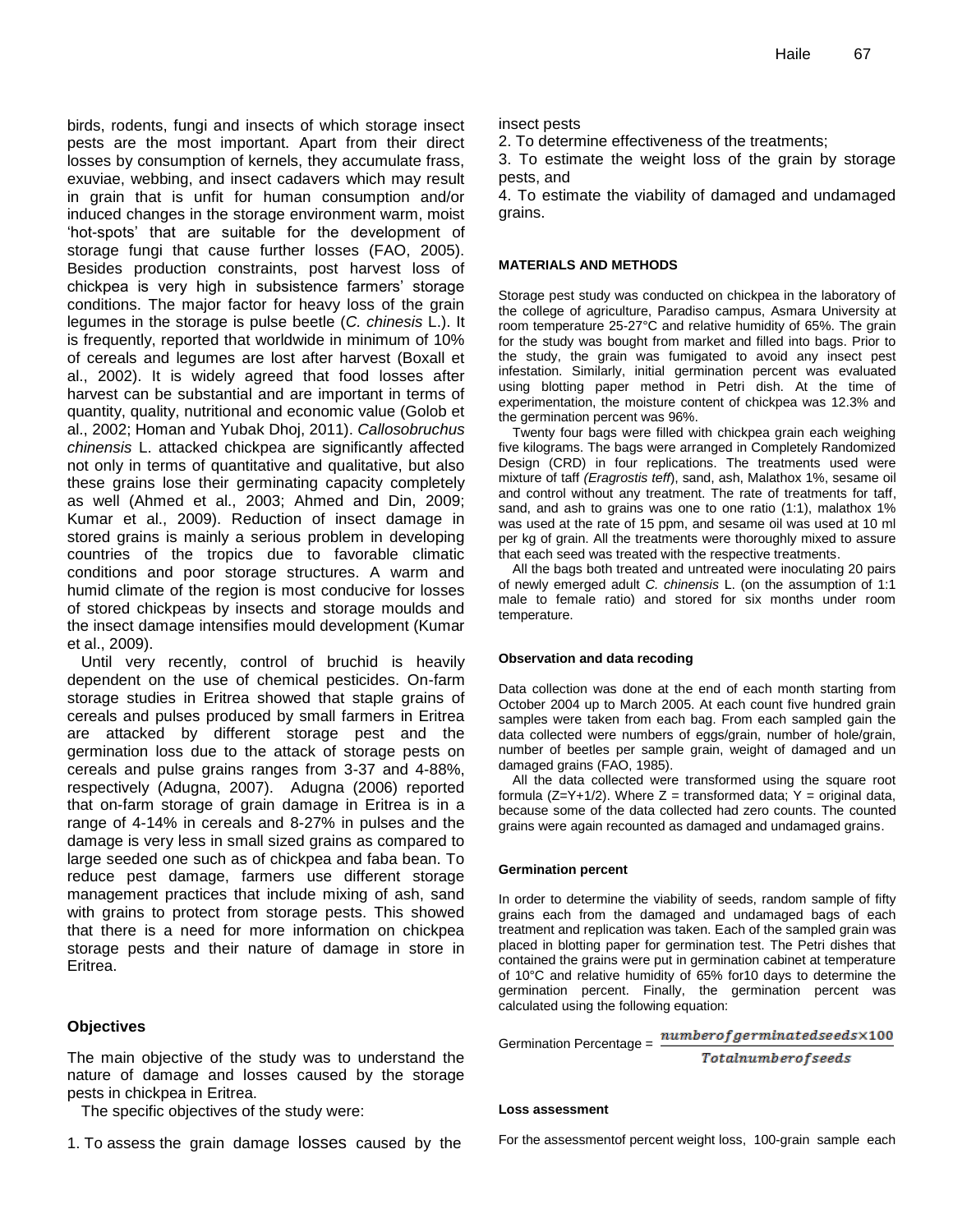| <b>Treatment</b>          | <b>Months</b> |               |       |               |              |              |
|---------------------------|---------------|---------------|-------|---------------|--------------|--------------|
|                           | <b>First</b>  | <b>Second</b> | Third | <b>Fourth</b> | <b>Fifth</b> | <b>Sixth</b> |
| Control (untreated check) | 1.4           | 2.45          | 4.36  | 7.62          | 16.54        | 16.97        |
| Chickpea+sand mixture     | 1.37          | 2.36          | 4.04  | 5.19          | 13.26        | 15.37        |
| Chickpea+taff mixture     | 1.96          | 2.11          | 2.83  | 4.69          | 7.35         | 8.02         |
| Chickpea+ash mixture      | 1.92          | 1.98          | 1.35  | 1.37          | 1.76         | 1.98         |
| Chickpea+oil mixture      | 0.71          | 1.01          | 1.22  | 0.71          | 0.93         | 1.28         |
| Chickpea+malathox 1%      | 0.71          | 1.21          | 1.35  | 0.71          | 0.84         | 0.93         |
| LSD                       | 1.19          | 1.38          | 1.49  | 2.66          | 3.42         | 2.86         |
| S.E±                      | 0.558         | 0.64          | 0.701 | 1.25          | 1.60         | 1.34         |

**Table 1.** Monthly mean number chickpea grain damage in store under Laboratory condition.

from damaged and undamaged grains were taken randomly from each bag monthly to determine weight loss with the help of electronic balance. The activity was done using the count and weight method as adopted by Joost et al. (1996). For this, the number and weight of damaged and undamaged grains of composite sample of 100 grains were taken from each experimental unit at final observation.

The percent weight loss was calculated using following equation (FAO, 1985):

Percent loss in weight =  $Und - DNu \times 100$ 

$$
U\left( Nd\!-\!Nu\right)
$$

Where  $U =$  weight of damaged grain;  $D =$  weight of undamaged grain;  $Nd$  = number of damaged grain;  $Nu$  = number of undamaged grain.

#### **Data analysis**

Data entry and analysis were done using Microsoft Excel and Gen Stat statistical package, respectively. Data were transformed using Arcsine transformation when necessary. To observe the effects of the treatment on number of grain damage, hole number, weight loss and germination percent one-way analysis of variance (ANOVA) was run. LSD and SE are given to show the difference between treatments.

### **RESULTS**

The results of damaged chickpea grains are presented in Table 1. Count of the October infestation showed that there was no significant difference among the treatments used. However, there was a relatively more number of grain damage in the treatments of sand, taff, control and ash with mean number of grains of 1.37, 1.96, 1.40 and 1.92, respectively than in oil and chemical treatments.

Infestation counts of the second month (November) showed the same trend as of the first month, but with an increase mean number of grain damage in all the treatments. The mean number of grain damaged for chickpea for each treatment were 2.45, 2.36, 2.11, 1.98, 1.01 and 1.21 in control, sand, taff, ash, oil and chemical, respectively (Table 1).

In the third and fourth months, the infestation of the

grain increased. In parallel there was a significant difference in number of grain damage among the treatments. Control and sand treatments had significantly higher damaged grains than that of taff, ash, oil and chemical treatments. The mean number of grain damage for the different treatments during the third month count were 4.36, 4.04, 2.83, 1.35, 1.22 and 1.35 for control, sand, taff, ash, oil, chemical, respectively. Similarly there was a significant difference among the treatments in the fourth month. The highest damage count was obtained from the control treatment with a mean of 7.62 and the least damage was recorded in chemical treatments with mean value of 0.71 in each treatment.

There was a drastic change in number of grain damage among the treatments after 5 and 6 months of storage. Treatments of ash, oil and Malathox 1% had a significantly lower infestation than sand, taff and control. There was also a significant difference among the treatments of taff, sand and control. Control gave the highest number of grain damage followed by sand and taff (Table 1).

The result of the study in general showed that there was no significant difference in treatments of ash, oil and Malathox 1% across the months (from the first month to sixth month of storage). However, there was a significant difference in treatments of sand, taff and control across the months. The damage of the control increased from 1.4 in the first month to 17 in the sixth month (Table 1).

#### **Grain weight loss in storage**

It is a natural phenomenon to decrease the weight of grains in storage. This could be due to the increase of pest population with the progress of the storage period. So also during this study it has been observed that the damage of the grain has been increased in a weight loss.The result of weight loss in storage for chickpea grain is given in Table 2. The weight loss in storage after one and two months showed that control, sand and taff gave higher loss than ash, oil and insecticide. Control, sand and taff had weight loss of 0.08, 0.03 and 0.05% in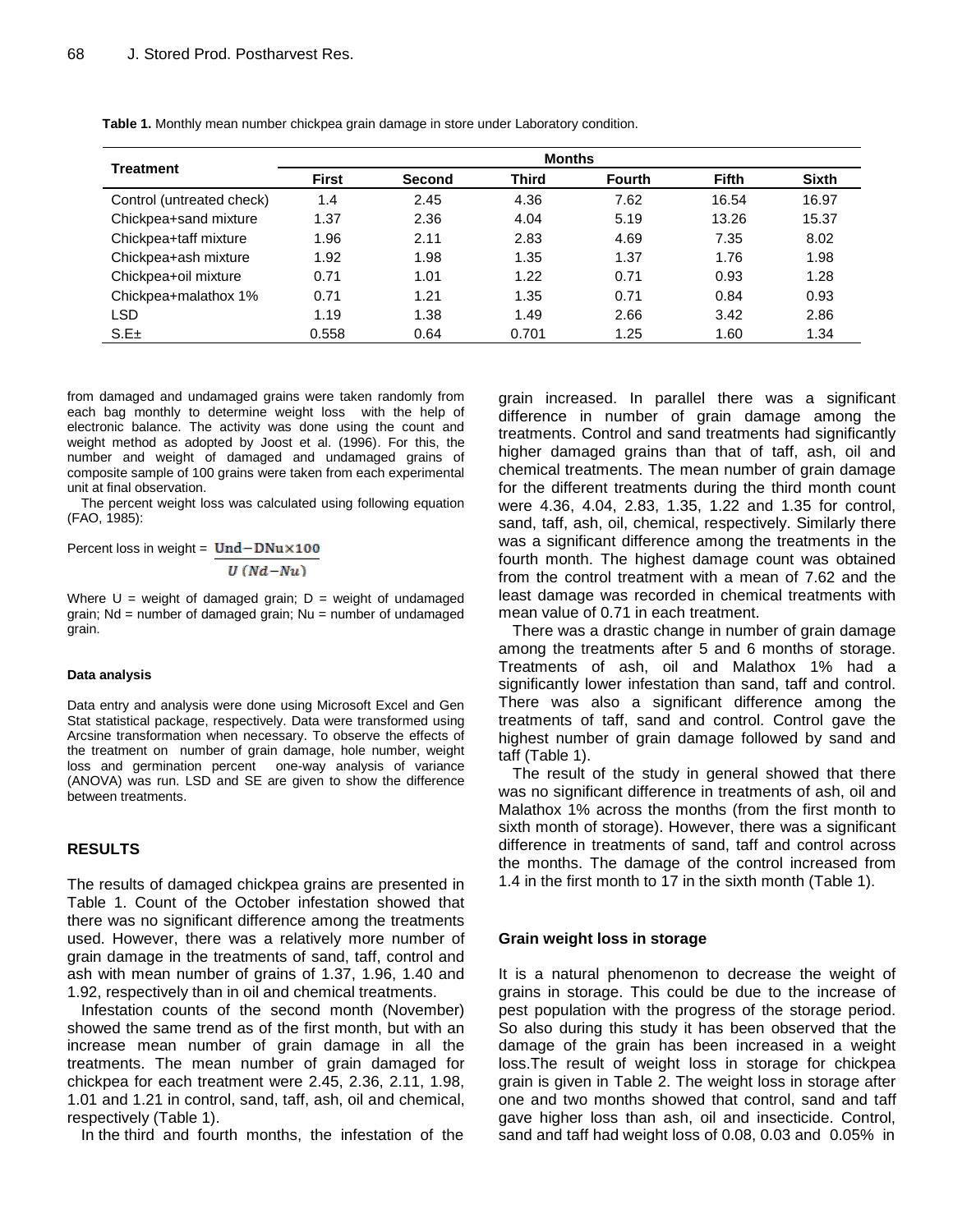| <b>Treatment</b>          |              |               |              | Month         |       |              |
|---------------------------|--------------|---------------|--------------|---------------|-------|--------------|
|                           | <b>First</b> | <b>Second</b> | <b>Third</b> | <b>Fourth</b> | Fifth | <b>Sixth</b> |
| Control (Untreated check) | 0.08         | 0.95          | 1.91         | 8.54          | 19.54 | 20.07        |
| Chickpea+sand mixture     | 0.03         | 0.87          | 1.64         | 4.82          | 11.96 | 14.53        |
| Wheat+taff mixture        | 0.05         | 0.82          | 1.72         | 2.29          | 8.07  | 5.46         |
| Chickpea+ash mixture      | 0.16         | 0.18          | 0.14         | 0.08          | 0.18  | 0.21         |
| Chickpea+oil mixture      | 0.01         | 0.19          | 0.15         | 0.01          | 0.01  | 0.11         |
| Chickpea+chemical         | 0.01         | 0.14          | 0.11         | 0.01          | 0.02  | 0.02         |
| <b>LSD</b>                | 0.011        | 0.85          | 1.21         | 4.35          | 5.27  | 6.73         |
| S.E                       | 0.01         | 0.11          | 0.71         | 3.25          | 4.53  | 5.11         |

**Table 2.** Monthly mean weight losses of chickpea grain damage in store under laboratory condition in grams.

**Table 3.** Germination percentage of damaged chickpea grains under laboratory condition.

| Treatment             | <b>Months</b> |               |       |               |              |              |
|-----------------------|---------------|---------------|-------|---------------|--------------|--------------|
|                       | <b>First</b>  | <b>Second</b> | Third | <b>Fourth</b> | <b>Fifth</b> | <b>Sixth</b> |
| Control (check)       | 100           | 53            | 32    | 25            | 22           | 17           |
| Chickpea+sand mixture | 66.6          | 66.7          | 24.3  | 23            | 22           | 22.3         |
| Chickpea+taff mixture | 80            | 43            | 33.3  | 27.9          | 14.4         | 11.4         |
| Chickpea+Ash mixture  | 89.6          | 66.7          | 33    | 45.           | 57.5         | 42.1         |
| Chickpea+oil          | 84            | 85            | 20    | 60            | 90           | 50           |
| Chickpea+Malathox1%   | 87            | 85            | 16.7  | 25            | 30           | 20.5         |
| LSD                   | 35.61         | 45.23         | 21.38 | 18.72         | 32.12        | 19.35        |

the first month and 0.95, 0.87, and 0.82% in the second month respectively. Similar results were obtained in the third, fourth, fifth and sixth months of storage period. In all the months (third to sixth month), control, sand and taff gave the highest weight loss as compared to ash, oil and chemical treatments (Table 2). The loss in weight was higher in control and sand treatments followed by taff treatment with a loss of 20.07, 14.53, and 5.46%, respectively.

## **Damaged and undamaged germination percent of chickpea grains in storage**

Table 3 shows damaged germination percentage of chickpea grains in storage. The germination percentages of all treatments except sand were high after one month of storage. However, the germination percent decreased as the storage period increased across the months. The reduction percent were from 100, 66.67, 80, 89.6, 84 and 87 after one month to 17, 22.3, 11.4, 19.50 and 20.5 after 6 months of storage for the treatments of control, sand, taff, ash, oil and chemical respectively (Table 3). Not only the damaged grains showed reduction in germination but also they showed poor seedling survival. The seedling survival of the undamaged grains was very strong and vigorous as compared with the damaged grains. The damaged grains also had unpleasant smell.

The germination percentage of undamaged chickpea grains was very high in the range of 90 to 100% in all treatments throughout the study period (Table 4).

# **DISCUSSION**

Chickpea grain storage study under laboratory showed that, there was no significant difference among the treatments after two months of storage. This was mainly due to the pest population build-up was very low during this period. However, after the third month the pest population started to build-up and hence it caused damage, which results in a significant difference among the treatments. Ash, oil and insecticide treated bags had significantly lower insect population than the other treatments. This lower number of grain damage count could be due to the treatments used had different effect on the bruchids as explained following.

Insecticide is a toxic substance, which is able to kill storage insect pests, and reduces grain damage. It affects storage pests by penetrating the insect body through cuticle and inhales through the respiratory system, which cause the insect to die and finally reduce the population build-up (Hall, 1978).

Vegetable oil acts as grain protectants against beetles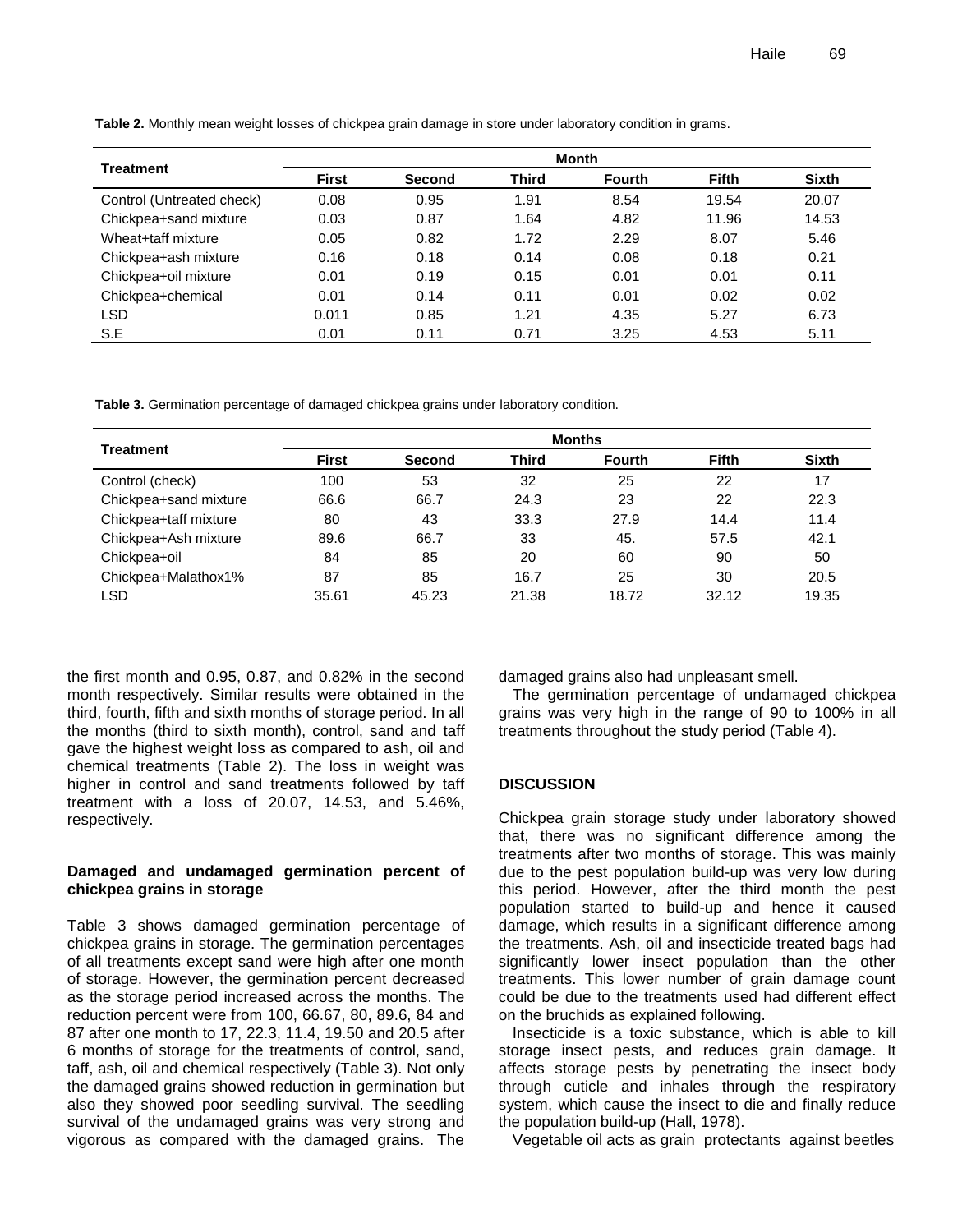| Treatment             | <b>Months</b> |               |       |               |              |              |
|-----------------------|---------------|---------------|-------|---------------|--------------|--------------|
|                       | <b>First</b>  | <b>Second</b> | Third | <b>Fourth</b> | <b>Fifth</b> | <b>Sixth</b> |
| Control (check)       | 100           | 100           | 96.5  | 97.5          | 66.5         | 82.5         |
| Chickpea+sand mixture | 98.5          | 98.5          | 99.5  | 98.5          | 83.5         | 81.5         |
| Chickpea+taff mixture | 99            | 98.5          | 99    | 98            | 97.5         | 91           |
| Chickpea+ash mixture  | 100           | 99.5          | 97.5  | 98.5          | 98           | 89           |
| Chickpea+oil          | 99            | 100           | 99    | 100           | 99.5         | 98.5         |
| Chickpea+malathox1%   | 100           | 99            | 99    | 99            | 99.5         | 99           |
| LSD                   | 3.13          | 3.54          | 1.13  | 1.57          | 12.76        | 11.39        |

**Table 4.** Germination percentage of undamaged chickpea grain under laboratory condition.

in storage (Khaire, 1992). Oil is effective against storage pests because it has a slippery and/or oily property, which the eggs of the insects could not be attached or adhere to the grain surface. It could also have a repellent character where the insects cannot come in contact of the grain. The lower grain damage in oil treatment might be due to the decrease in number of adult emergence that results in less weight loss and kernel damage (Vijaya and Khader, 1999).

Ash is an inert dust that affects the respiratory system of the insect and may kill it by suffocation. Khaire (1992) reported that, mixing of ash with grain makes the entry of insects in grain a difficult task and cause physical and physiological injuries to the insects. Beside, ash is a fine powder, chemically inactive but with insecticidal property. The ash dusts that reduce the relative humidity of the storage condition could also dry the grain surface to cause less damage by the pest. Egg laying and larval development of the beetles could be hampered because ash dusts cover the grain seeds. It might also affect the insect movement to search their partners for mating. Aslam and Suleman (1999) in their studies of storage grain reported that friction of the dust particles with insect's cuticle leads to desiccation and hampers the development of the pest.

Adugna et al. (2003) in their survey of storage pests, reported farmers in Eritrea use mixture of small sized grain and fine sand gave good control of grain storage pests. According to the farmers' experience, these treatments lower the temperature of the storage condition. During these studies it was observed that the damage of the grain and weight loss was low for the first four months. However, in the fifth and sixth month's storage period, the damage increased that resulted in higher weight loss in all the studies. This could be due to these treatments had less air suffocation as compared to ash.

The germination percent for the control (untreated check), sand and taff decreased with the progress of the storage period that resulted in high grain damage by the pest. This was mainly due to these treatments were not effective to reduce or control the pest population. During the germination test it was observed that the damaged

seedlings were very weak and had unpleasant smell. The weakened seedling could be due to the depletion of the reserved food of the seed by the insect pests and the smell could be due to the rupture of eggs on the surface of the grain and mould development.

# **Conclusions**

The mean number of grain damage and weight loss was not severe in the first two months in all the treatments. However, the severity of the damaged grains increased across months of the study period. The damage situation was very high and was severe in the fifth and sixth months of storage period. Treatments such as ash, insecticide and oil were found to be more effective in controlling of the pests in all the grains studied. The seed viability of damaged grains had also decreased across the storage period in the control, sand and taff treatments.

In general it can be concluded that the severity of the grain damage by the insect pests increased across the months that resulted in a significantly higher weight and germination loss in all the treatments.

# **Conflict of Interest**

The authors have not declared any conflict of interest.

# **REFERENCES**

- Adugna H (2007). Wheat grain on-farm storage studies in Eritrea. Afr. Crop Sci. Conf. Proc. 8:1917-1921
- Adugna H (2006). On-farm storage studies on Sorghum and Chickpea in Eritrea. Afr. J. Biotechnol. 5:1537-1544.
- Adugna H, Dagnew G, Selassie, Biniam Z, Biniam A (2003). On-farm storages studiesin Eritrea. Dry lands Coordination groups Report. P. 28.
- Ahmed K, Itino T, Ichikawa T (2003). Duration of developmental stages of *Callosobruchus chinensis* (Coleoptera: Bruchidae) on Adzuki bean and the effects of Neem and Sesame oils at different stages of their development. Pak. J. Biol. Sci. 6:932-335.
- Ahmed S, Din N (2009). Leaf Powders of basil (*Ocimum basilicum L*.), lantana (*Lantana camara* L.) and gardenia (*Gardenia jasminoides* Ellis)